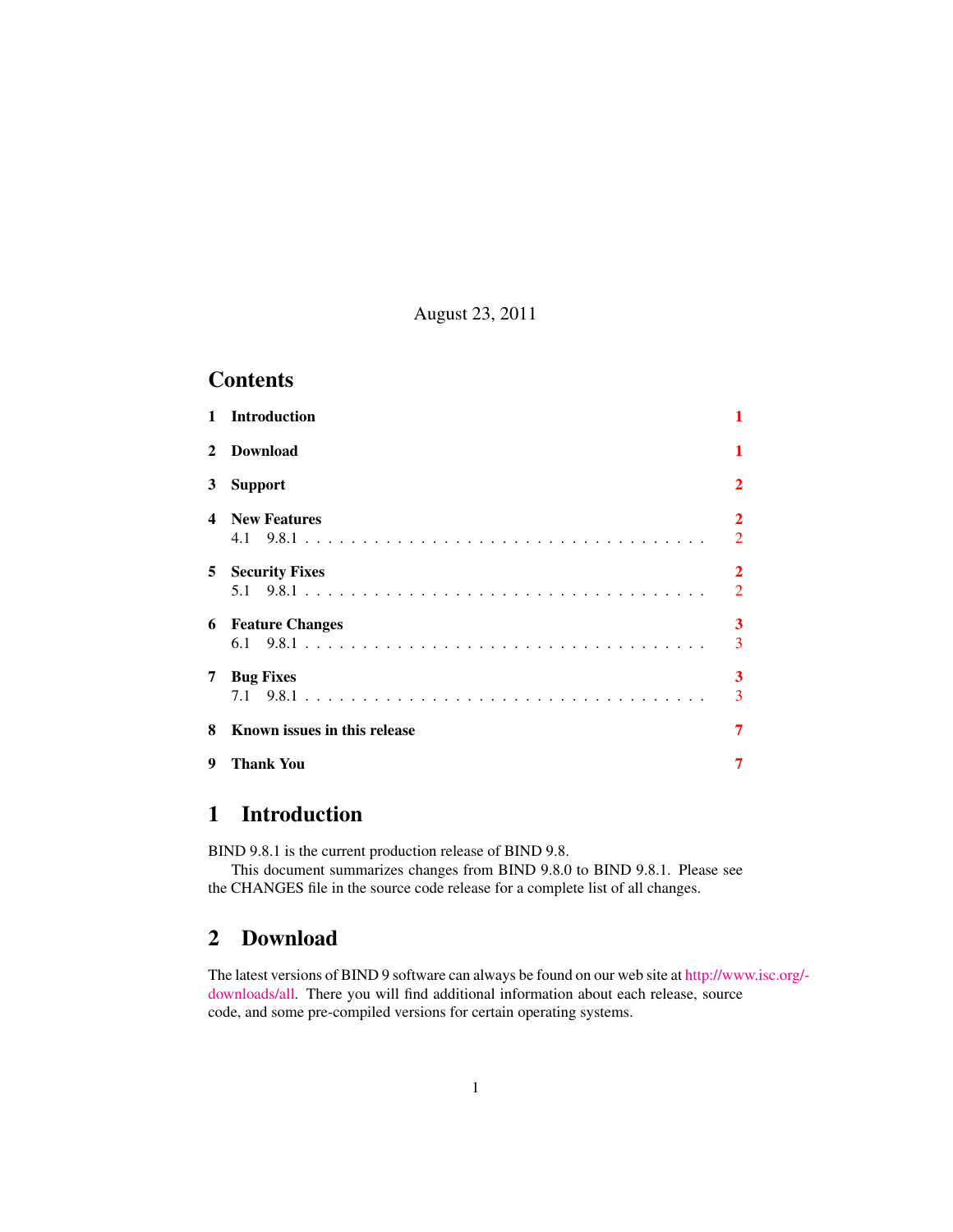# <span id="page-1-0"></span>3 Support

Product support information is available on <http://www.isc.org/services/support> for paid support options. Free support is provided by our user community via a mailing list. Information on all public email lists is available at [https://lists.isc.org/mailman/listinfo.](https://lists.isc.org/mailman/listinfo)

### <span id="page-1-1"></span>4 New Features

#### <span id="page-1-2"></span>4.1 9.8.1

- Added a new include file with function typedefs for the DLZ "dlopen" driver. [RT #23629]
- Added a tool able to generate malformed packets to allow testing of how named handles them. [RT #24096]
- The root key is now provided in the file bind.keys allowing DNSSEC validation to be switched on at start up by adding "dnssec-validation auto;" to named.conf. If the root key provided has expired, named will log the expiration and validation will not work. More information and the most current copy of bind.keys can be found at http://www.isc.org/bind-keys. \*Please note this feature was actually added in 9.8.0 but was not included in the 9.8.0 release notes. [RT #21727]

### <span id="page-1-3"></span>5 Security Fixes

#### <span id="page-1-4"></span>5.1 9.8.1

- If named is configured with a response policy zone (RPZ) and a query of type RRSIG is received for a name configured for RRset replacement in that RPZ, it will trigger an INSIST and crash the server. RRSIG. [RT #24280]
- named, set up to be a caching resolver, is vulnerable to a user querying a domain with very large resource record sets (RRSets) when trying to negatively cache the response. Due to an off-by-one error, caching the response could cause named to crash. [RT #24650] [CVE-2011-1910]
- Using Response Policy Zone (RPZ) to query a wildcard CNAME label with QUERY type SIG/RRSIG, it can cause named to crash. Fix is query type independant. [RT #24715]
- Using Response Policy Zone (RPZ) with DNAME records and querying the subdomain of that label can cause named to crash. Now logs that DNAME is not supported. [RT #24766]
- Change #2912 populated the message section in replies to UPDATE requests, which some Windows clients wanted. This exposed a latent bug that allowed the response message to crash named. With this fix, change 2912 has been reduced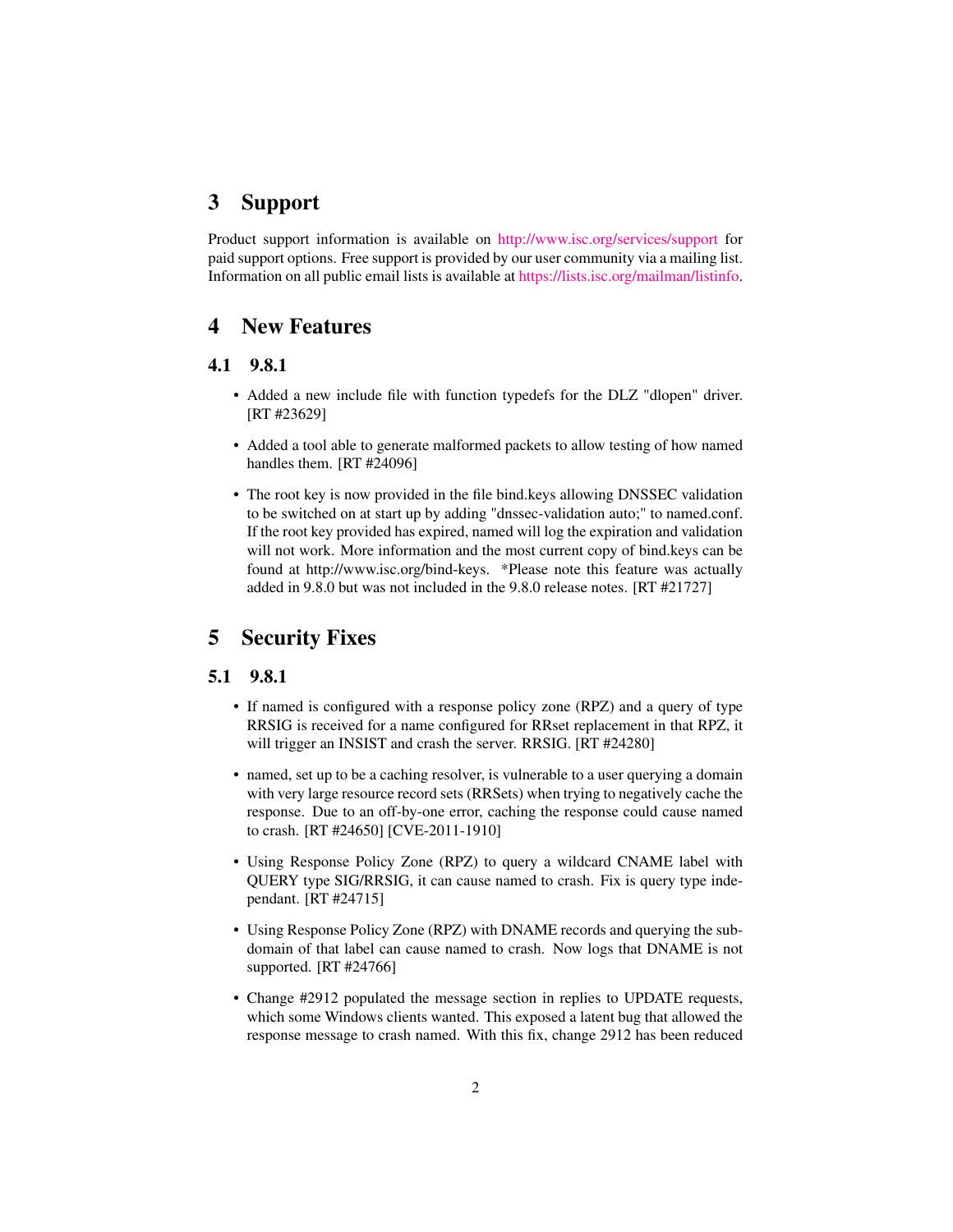to copy only the zone section to the reply. A more complete fix for the latent bug will be released later. [RT #24777]

# <span id="page-2-0"></span>6 Feature Changes

#### <span id="page-2-1"></span>6.1 9.8.1

- Merged in the NetBSD ATF test framework (currently version 0.12) for development of future unit tests. Use configure --with-atf to build ATF internally or configure --with-atf=prefix to use an external copy. [RT #23209]
- Added more verbose error reporting from DLZ LDAP. [RT #23402]
- The DLZ "dlopen" driver is now built by default, no longer requiring a configure option. To disable it, use "configure --without-dlopen". (Note: driver not supported on win32.) [RT #23467]
- Replaced compile time constant with STDTIME\_ON\_32BITS. [RT #23587]
- Make --with-gssapi default for ./configure. [RT #23738]
- Improved the startup time for an authoritative server with a large number of zones by making the zone task table of variable size rather than fixed size. This means that authoritative servers with lots of zones will be serving that zone data much sooner. [RT #24406]
- Per RFC 6303, RFC 1918 reverse zones are now part of the built-in list of empty zones. [RT #24990]

# <span id="page-2-2"></span>7 Bug Fixes

#### <span id="page-2-3"></span>7.1 9.8.1

- During RFC5011 processing some journal write errors were not detected. This could lead to managed-keys changes being committed but not recorded in the journal files, causing potential inconsistencies during later processing. [RT #20256]
- A potential NULL pointer deference in the DNS64 code could cause named to terminate unexpectedly. [RT #20256]
- A state variable relating to DNSSEC could fail to be set during some infrequentlyexecuted code paths, allowing it to be used whilst in an unitialized state during cache updates, with unpredictable results. [RT #20256]
- A potential NULL pointer deference in DNSSEC signing code could cause named to terminate unexpectedly [RT #20256]
- Several cosmetic code changes were made to silence warnings generated by a static code analysis tool. [RT #20256]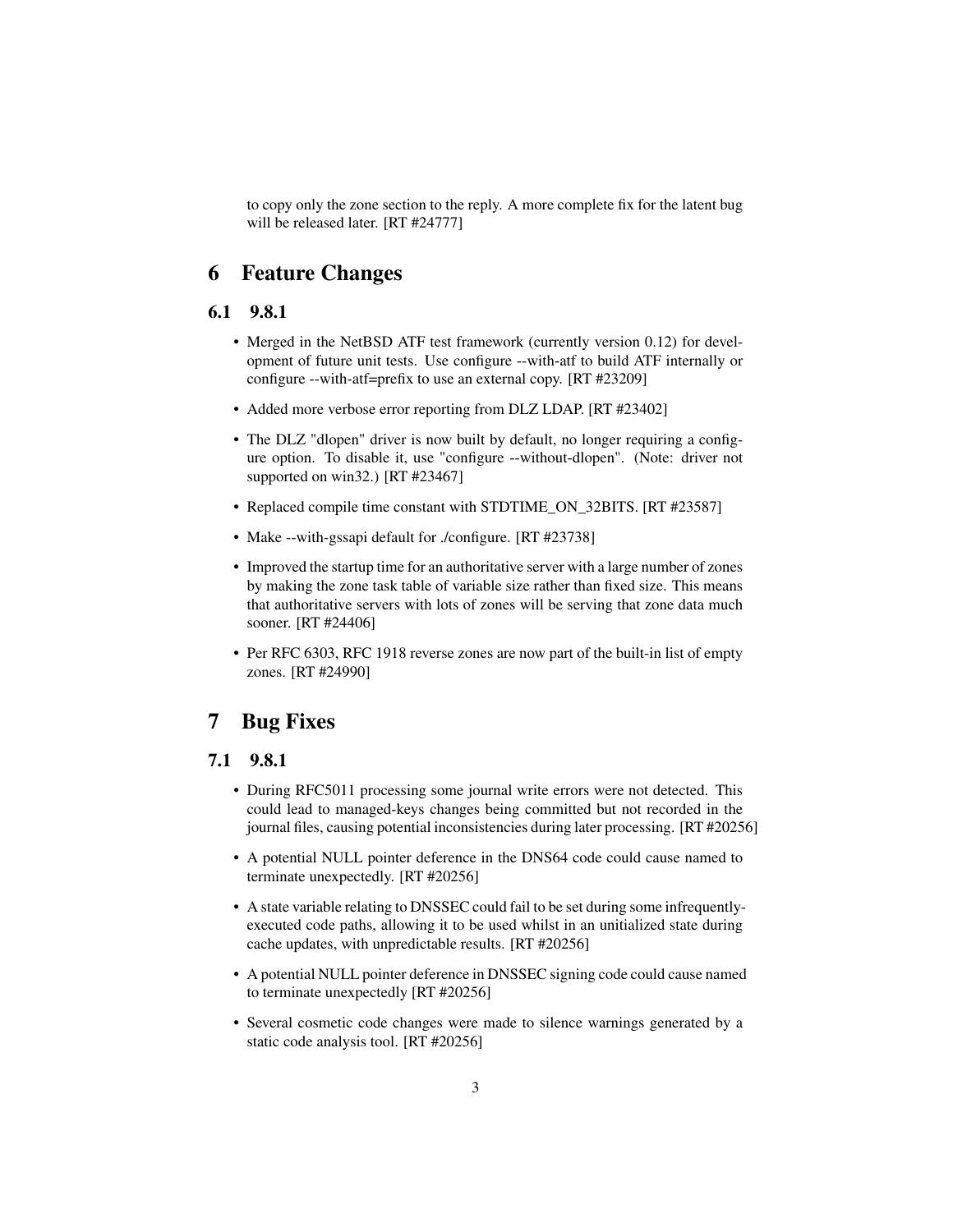- When using the -x (sign with only KSK) option on dnssec-signzone, it could incorrectly count the number of ZSKs in the zone. (And in 9.9.0, some code cleanup and improved warning messages). [RT #20852]
- When using \_builtin in named.conf, named.conf changes were not found when reloading the config file. Now checks \_builtin zone arguments to see if the zone is re-usable or not. [RT #21914]
- Running dnssec-settime -f on an old-style key will now force the key to be rewritten to the new key format even if no other change has been specified, using "-P now -A now" as default values. [RT #22474]
- After an external code review, a code cleanup was done. [RT #22521]
- Cause named to terminate at startup or rndc reconfig reload to fail, if a log file specified in the conf file isn't a plain file. (RT #22771]
- named now forces the ADB cache time for glue related data to zero instead of relying on TTL. This corrects problematic behavior in cases where a server was authoritative for the A record of a nameserver for a delegated zone and was queried to recursively resolve records within that zone. [RT #22842]
- When a validating resolver got a NODATA response for DNSKEY, it was not caching the NODATA. Fixed and test added. [RT #22908]
- Fixed a bug in which zone keys that were published and but not immediately activated, automatic signing could fail to trigger. [RT #22911]
- Fixed precedence order bug with NS and DNAME records if both are present. (Also fixed timing of autosign test in 9.7+) [RT #23035]
- When a DNSSEC signed dynamic zone's signatures need to be refreshed, named would first delete the old signatures in the zone. If a private key of the same algorithm isn't available to named, the signing would fail but the old signatures would already be deleted. named now checks if it can access the private key before deleting the old signatures and leaves the old signature if no private key is found. [RT #23136]
- When using "auto-dnssec maintain" and rolling to a new key, a private-type record (only used internally by named) could be created and not marked as complete. [RT #23253]
- Fixed last autosign test report. [RT #23256]
- named didn't save gid at startup and later assumed gid 0. named now saves/restores the gid when creating creating named.pid at startup. [RT #23290]
- If the server has an IPv6 address but does not have IPv6 connectivity to the internet, dig +trace could fail attempting to use IPv6 addresses. [RT #23297]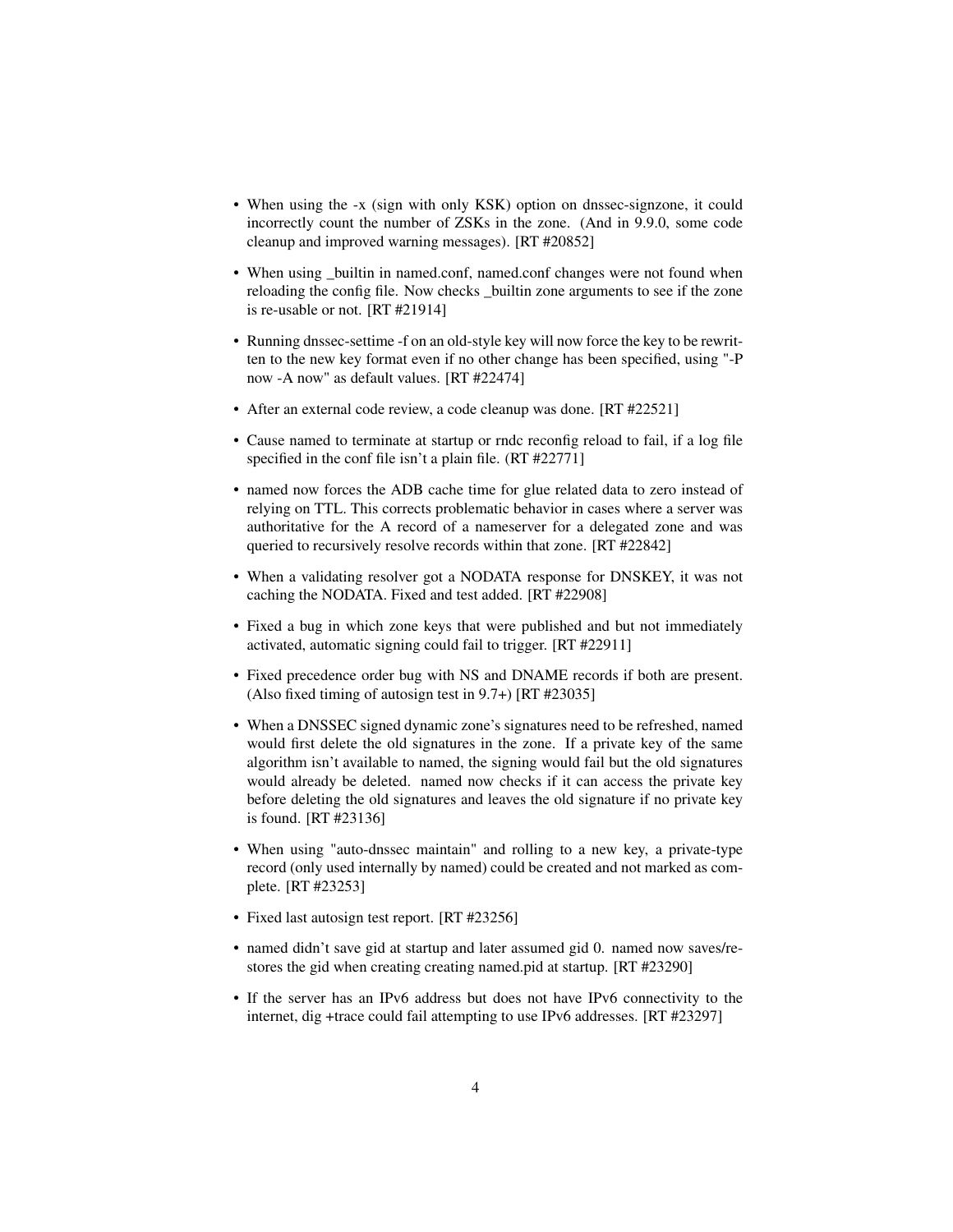- If named is configured with managed zones, the managed key maint timer can exercise a race condition that can crash the server. [RT #23303]
- Changing TTL did not cause dnssec-signzone to generate new signatures. [RT #23330]
- Have the validating resolver use RRSIG original TTL to compute validated RRset and RRSIG TTL. [RT #23332]
- In "make test" bin/tests/resolver, hold the socket manager lock while freeing the socket. [RT #23333]
- If named encountered a CNAME instead of a DS record when walking the chain of trust down from the trust anchor, it incorrectly stopped validating. [RT #23338]
- dns/view.h needed dns/rpz.h but it wasn't in the Makfile.in HEADERS variable. [RT #23342]
- RRSIG records could have time stamps too far in the future. [RT #23356]
- named stores cached data in an in-memory database and keeps track of how recently the data is used with a heap. The heap is stored within the cache's memory space. Under a sustained high query load and with a small cache size, this could lead to the heap exhausting the cache space. This would result in cache misses and SERVFAILs, with named never releasing the cache memory the heap used up and never recovering. This fix removes the heap into its own memory space, preventing the heap from exhausting the cache space and allowing named to recover gracefully when the high query load abates. [RT #23371]
- Fully separated key management on a per view basis. [RT #23419]
- If running on a powerpc CPU and with atomic operations enabled, named could lock up. Added sync instructions to the end of atomic operations. [RT #23469]
- If OpenSSL was built without engine support, named would have compile errors and fail to build. [RT #23473]
- If ./configure finds GOST but not elliptic curve, named fails to build. Added elliptic curve support check in GOST OpenSSL engine detection. [RT #23485]
- "rndc secroots" would abort on the first error and so could miss remaining views. [RT #23488]
- Handle isc\_event\_allocate failures in t\_tasks test. [RT #23572]
- ixfr-from-differences {master|slave}; failed to select the master/slave zones, resulting in on diff/journal file being created. [RT #23580]
- If a DNAME substitution failed, named returned NOERROR. The correct response should be YXDOMAIN. [RT #23591]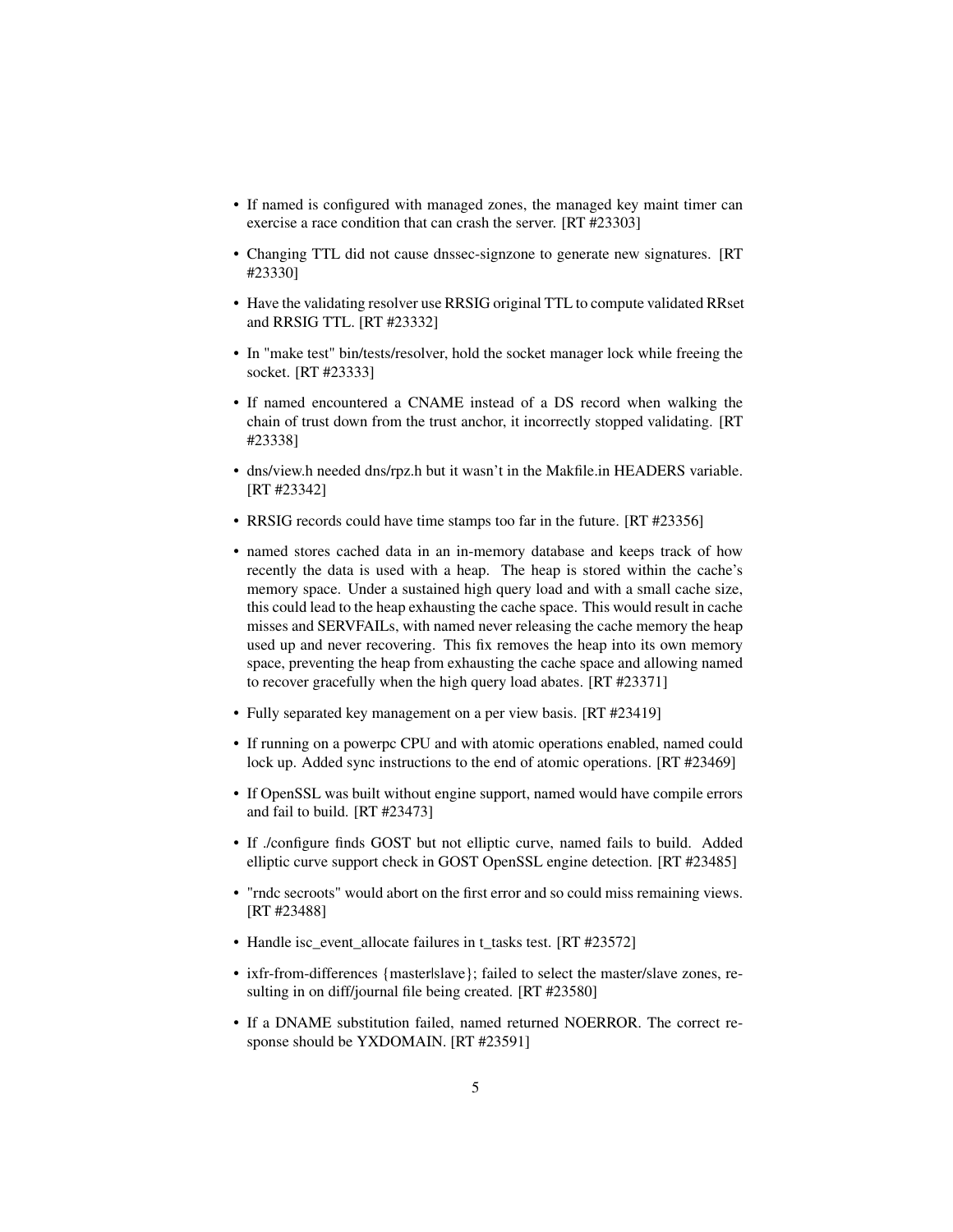- dns\_dnssec\_findzonekeys{2} used a inconsistant timestamp when determining which keys are active. This could result in some RRsets not being signed/resigned. [RT #23642]
- Remove bin/tests/system/logfileconfig/ns1/named.conf and add setup.sh in order to resolve changing named.conf issue. [RT #23687]
- NOTIFY messages were not being sent when generating a NSEC3 chain incrementally. [RT #23702]
- DDNS updates using SIG(0) with update-policy match type "external" could cause a crash. Also fixed nsupdate core dump on shutdown when using a SIG(0) key, due to the key not being freed. [RT #23735]
- Zones using automatic key maintenance could fail to check the key repository for updates. named now checks once per hour and the automatic check bug has been fixed. [RT #23744]
- named now uses the correct strtok/strtok r/strtok s based on OS. [RT #23747]
- Signatures for records at the zone apex could go stale due to an incorrect timer setting. [RT #23769]
- The autosign tests attempted to open ports within reserved ranges. Test now avoids those ports. [RT #23957]
- GSS TGIS test was failing, since log\_cred() caused KRB5\_KTNAME to be cached. Now sets KRB5\_KTNAME before calling log\_cred() in dst\_gssapi\_acceptctx(). [RT #24004]
- named, acting as authoritative server for DLZ zones, was not correctly setting the authoritative (AA) bit. [RT #24146]
- Clean up some cross-compiling issues and added two undocumented configure options, --with-gost and --with-rlimtype, to allow over-riding default settings (gost=no and rlimtype="long int") when cross-compiling. [RT #24367]
- When trying sign with NSEC3, if dnssec-signzone couldn't find the KSK, it would give an incorrect error "NSEC3 iterations too big for weakest DNSKEY strength" rather than the correct "failed to find keys at the zone apex: not found" [RT #24369]
- Configuring 'dnssec-validation auto' in a view instead of in the options statement could trigger an assertion failure in named-checkconf. [RT #24382]
- Improved consistency checks for dnssec-enable and dnssec-validation, added test cases to the checkconf system test. [RT #24398]